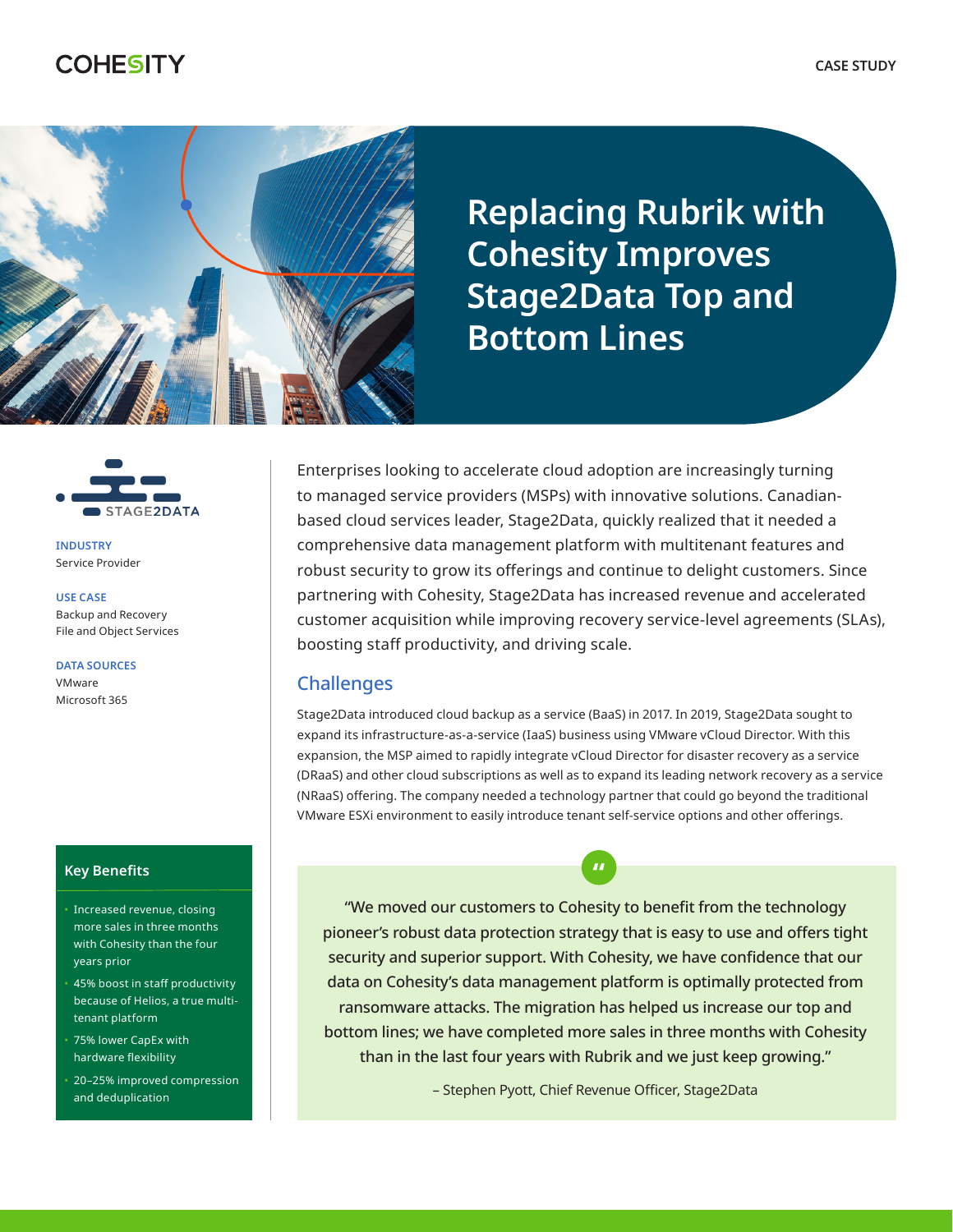To realize Stage2Data's growth plans, a technology partner had to come on board that could ensure rapid virtual machine (VM) recovery and be flexible in its approach, allowing the MSP the freedom to source hardware from its providers of choice while offering outstanding technical support.

Consequently, Stage2Data began to look at alternate solutions to grow its business, seeking a platform that could solve not only backup challenges but support multiple data management use cases. It discovered the ideal solution was Cohesity.

"When we saw Cohesity, it really opened our eyes to what we were missing. The Cohesity multi-cloud data management platform which could underpin a variety of data services—had the potential to open up so many more revenue streams across our customer base," according to Stephen Pyott, CRO of Stage2Data. "For example, we could deploy a file service offering based on the Cohesity platform to our backup customers as an additional source of revenue."

### Solution

Since adopting Cohesity, Stage2Data has dramatically expanded its range of data management services—from backup to DR to file archiving. All of its as-a-service offerings are delivered through Cohesity's multi-cloud data management platform. The MSP currently has Cohesity deployed to serve healthcare providers, municipalities, and other organizations.

Cohesity is tightly integrated with vCloud Director to streamline data recovery and Stage2Data has found Cohesity's platform to be exceptionally efficient. Stage2Data engineers say the erasure coding and space savings in Cohesity's platform are the best of any solution, bar none.

Beyond providing greater efficiency, the Cohesity platform is easier to manage. Cohesity delivers global management for complete visibility. "What's amazing is that we're actually able to remotely see and take actions globally, directly from the Cohesity Helios dashboard. Cohesity is a unified solution that's simpler for our customers and our business," Pyott says.

Leveraging Cohesity's platform, Stage2Data is backing up multiple data sources for customers including VMware and Microsoft 365. The MSP has deployed Cohesity Helios to simplify unstructured data management. The platform's multi-layered security capabilities, including anti-ransomware features, help the MSP keep customer data secure and recoverable in the case of cyberattacks.

Cohesity collapses data and infrastructure silos into a single, software-defined platform that reduces the overall attack surface. The immutable file system built into Cohesity backups, hidden catalog and repository, DataLock (WORM), secure data transfer, multi-factor authentication, and granular role-based access protection layers help prevent external systems from compromising backups while policy-based, automated modern data isolation serves as additional protection. "Hands down, we feel safer with Cohesity. In our tenure with Cohesity, we haven't incurred any corrupted data or data loss," Pyott says.

With Cohesity, Stage2Data has the freedom and flexibility to procure the hardware it wants from the vendors it chooses to grow its business. "Cohesity is not in the hardware business and does not lock MSPs into buying hardware with pre-configured size requirements from one distributor," Pyott adds.

Cohesity delivered predictable, across-use-case pricing per terabyte (TB), facilitating IT modernization as well as the rapid rollout of new services such as Microsoft 365 backups that don't require switching to a per-user license model. Pyott believes that this flexibility has opened a lot of doors for Stage2Data. "We're able to tell customers 'move your data wherever you want or simply add a new workload, the bill is fundamentally the same,'" he says.

## **Results**

Stage2Data has significantly improved its top and bottom lines with Cohesity. Made aware by the MSP that Cohesity is protecting their data, customers are happy, too. "The team at Stage2Data made backup and recovery easy and more productive for us. We can see daily how data management has been simplified across all our office locations. Cohesity's enterprise-class backup and recovery solution also protects our data against human errors, malware, and other forms of corruption with rapid recovery at scale to any point in time. Stage2Data offered us the best mix of price and value with a simplified approach to data management," said Ron Thorsteinson, IT Infrastructure Manager for [Copperfin Credit Union](https://www.stage2data.com/portfolio/case-study-copperfin-credit-union-transforms-backup-and-recovery-operations-with-stage2data-and-cohesity/).

Simple to deploy and use, Cohesity has enabled Stage2Data to boost employee productivity and morale, and cut capital costs as it doubles down on its business. The MSP rolled out Cohesity in Canada before opening a data center in the U.S. and creating an international footprint it can manage from Canada. "It's unfair to compare Cohesity to any other backup solution because Cohesity offers far more and is far superior," according to Pyott.